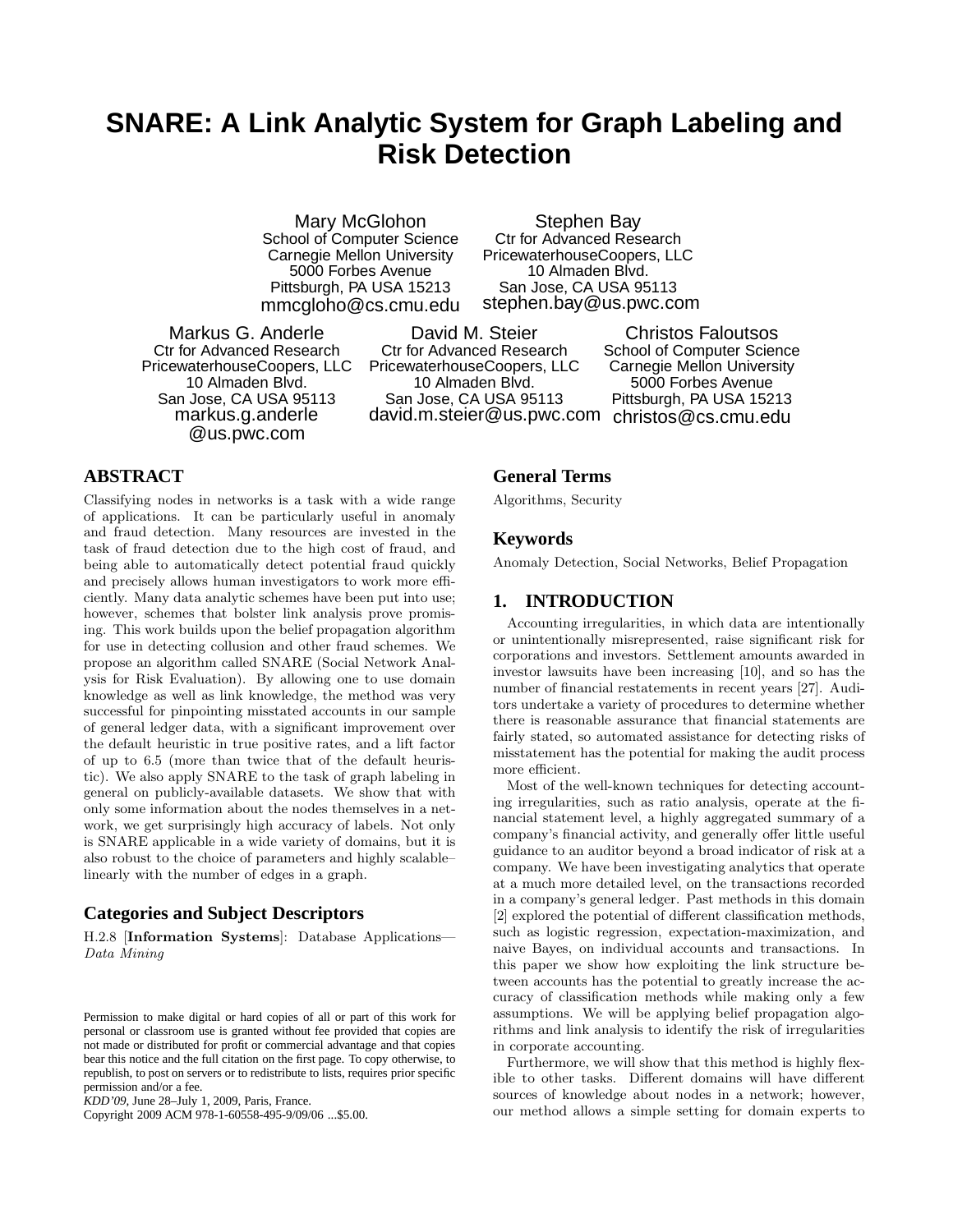input this information without an understanding of the details of the algorithm.

Our contributions are the following: We introduce SNARE (Social Network Analysis for Risk Evaluation), which detects related entities that may be overlooked by using individual risk scores, it extends a well-known algorithm for graphical models into a useful application, and it may be flexibly applied to different domains. We show how it can be applied to the detection of fraud risk in general ledger accounting data as well as typical graph-labeling tasks in other domains such as web data and social networks.

# **2. RELATED WORK**

Social networks have become more important as practitioners become increasingly aware of the significance of relations between entities in a network. It has been demonstrated that knowledge of social structure can allow one to help make inferences about an organization [3, 21], to identify individuals [17], or to predict adopters of consumer products [18]. Related work has used knowledge of social structures for detecting securities fraud [23]. The authors later improved the approach by showing that one can often infer links that are not explicitly stated [13], and successfully extended the methods using inferred knowledge [11].

Semi-supervised learning methods may also be useful for graph labeling, as addressed in [30]. Finding authority of a node is one specific labeling task addressed in the literature. One way of defining the authority of a node in a network is its "reputation for knowledge," that is, how reliable the source is. Guha et al. extends many of these ideas for reputation networks applied to eBay or Epinions [16]– rather than simply trusting someone's knowledge of a topic, one may also trust another's reliability as a seller on eBay or a recommender on Epinions. The authors use matrix methods and model a "web of trust", where both trust and distrust are propagated over edges (with different patterns of propagation). They were able to predict trust between individuals given a small amount of labeled data.

HITS[20] and Pagerank[24] address reputation for webpages. Other methods of propagation of trust and distrust are discussed in Ziegler et al. [31], particularly in relation to trust on the semantic web.

Other work identifies particular anomalous patterns and seeks to spot them in large graphs. Pandit et al. introduce NETPROBE, which uses belief propagation to model eBay as a tripartite network of "fraudsters", "honest users", and "accomplices". Upon deciding on this model, they then use loopy belief propagation to assign probabilities of each node being in the three states [25], by detecting bipartite cores. (Our work differs in that we do not identify a specific network structure such as a bipartite core, only that one can propagate labels using homophily. This allows for more flexibility to different domains.)

Many risk detection methods approach the problem by attempting to detect suspicious behavior in users. This approach has been successful for cellular phone fraud, where a caller's patterns are often disrupted by periods of inactivity. Here, most fraud schemes follow certain signatures, such that a rule-based system have lead to some successes [12]. Rule-based approaches have also been applied to the detection of money laundering[7]. A survey of related methods can be found in [6].

The literature contains many methods for detecting ac-

counting irregularities which typically use a model-based approach [4, 5, 6, 9, 15]. However, many of these traditional approaches are limited by factors such as the diversity of fraud schemes, errors present in the training data, and access only to aggregated financial statement data instead of detailed transactions. To counter thihis problem, in previous work, authors set up a system called Sherlock<sup>1</sup> for detecting errors and fraudulent behavior in general ledger data [2]. Sherlock used classification methods for identifying suspicious accounts, by evaluating a set of features measuring different types of unusual activity. Methods such as naive Bayes, expectation-maximization, and logistic regression were used and compared. This work will approach the same problem of identifying accounts with high fraud risk from a social network analytic perspective.

This is the first work, to our knowledge, that has adapted generalized belief propagation to the accounting domain, and provided a framework to extend it into other domains for node labeling, incorporating both node and edge information. In this work, we are using data where all true labels are unknown from the start, and our results are verified by human investigation.

## **3. PROPOSED METHOD**

We will address the following problem:

#### Given:

- A graph  $G = (V, E)$ , where entities (persons, accounts, blogs, etc.) are represented as vertices, or nodes, in the graph, and interactions (phone calls, account transactions, hyperlinks) between them are represented as edges.
- Binary class (state) labels  $X = \{x_1, x_2\}$  defined on V.
- A set of flags for each node  $v_i \in V$ , based on node attributes (geographic location, name, etc.)

**Output:** A mapping  $V \to X$  from nodes to class labels.

The labels  $X$  are binary categorical variables derived from the context (normal or irregular, conservative or liberal, etc.). We also note that while nodes and links can be related to social entities such as persons and relations or actions, the proposed methods can be applied to any sort of entities, such as accounts or webpages.

The basic premise of  $SNARE$  is to use neighboring labels to classify a given node. This premise has proven effective for many graph labeling tasks [19]. However, we also take into account domain knowledge, by assigning an initial risk scores to nodes prior to evaluating neighborhood associations between them. To measure risk by association, we then use belief propagation for passing risk to connected nodes. A detailed tutorial of belief propagation may be found in work by Yedidia [29].

Let us summarize the procedure. In a network for a given task, the true label for each node  $v_i$  is unknown. We are, however, given some local observations about the node, which we use as a local estimation of its risk, or *node poten*tial  $\phi_i(x_c)$  of  $v_i$  for class  $x_c$  (the procedure for determining this will be described shortly). Information about this node is inferred from the surrounding nodes. This is obtained

<sup>1</sup>Sherlock is research in progress. As such, the methods we describe should not be interpreted as descriptive of PwC's current standard practice in analyzing general ledger data.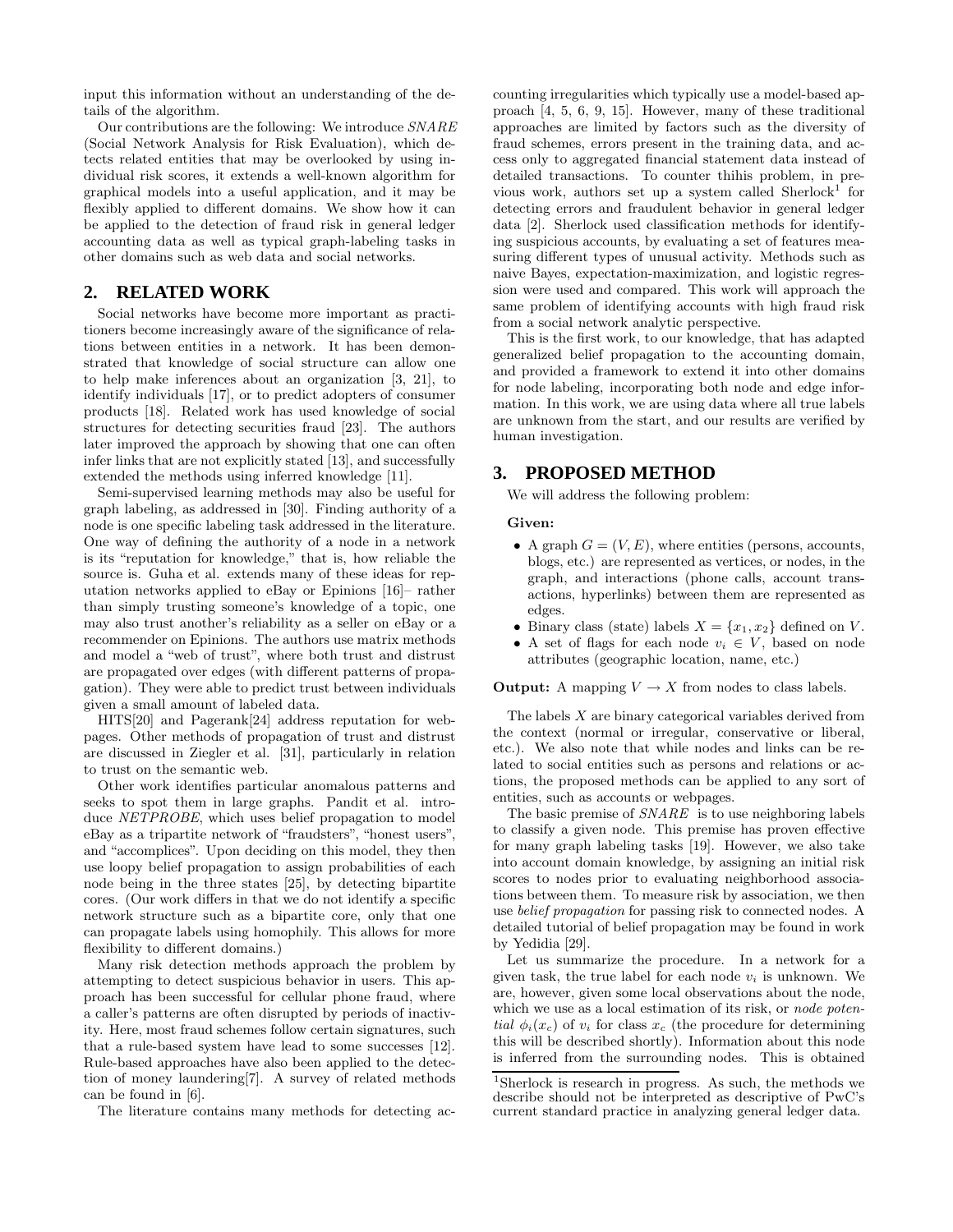through iterative message passing to and from  $v_i$  to each neighbor  $v_i$ , where a message from  $v_i$  to  $v_j$  with its own assessment of  $v_j$ 's believed class is denoted by  $m_{ij}$ . At the end of the procedure, the *belief* of a node  $v_i$  belonging to in class  $x_c$  is determined. The belief is an estimated probability, which can be thresholded into the classes (e.g. a  $b_i(x_c) > 0.5$  implies  $v_i$  belongs to class  $x_c$ , or used relatively to compare risk scores between nodes (e.g.  $b_i(x_c) > b_i(x_c)$ implies  $v_i$  is more likely to belong to  $x_c$  than  $v_i$ ).

In more detail, messages are obtained the following way. Each edge  $e_{ij}$  has associated messages  $m_{ij}(x_c)$  and  $m_{ji}(x_c)$ for each possible class.  $m_{ij}(x_c)$  is a message that  $v_i$  sends to  $v_i$  about  $v_i$  believed likelihood of belonging to  $x_c$ . Iteratively, messages are updated using the sum-product algorithm. Each outgoing message from a node to a neighbor is updated according to incoming messages from the node's other neighbors. Formally, the message-update equation is as follows:

$$
m_{ij}(x_c) \leftarrow \sum_{x_d \in X} \phi_i(x_d) \psi_{ij}(x_d, x_c) \prod_{k \in N(i) \setminus j} m_{ki}(x_d) \qquad (1)
$$

where  $N(v_i)$  is the set of neighboring nodes to  $v_i$ .  $\psi_{ij}(x_c, x_d)$ is the *edge potential* of an edge between two nodes  $i, j$  of classes  $x_c$  and  $x_d$ .  $\psi_{ij}(x_c, x_d)$  is generally large if edges between  $x_c$  and  $x_d$  occur often, and small if not. Order of message-passing does not matter, provided all messages are passed in each iteration. We also normalize  $m_{ij}(x_c)$  to avoid numerical underflow, as discussed in [8], so each edge's message vector sums to one:  $\sum_{c} m_{ij}(x_c) = 1$ .

Convergence occurs when the maximum change between any message between time ticks is less than some value (in our experiments 10<sup>−</sup><sup>6</sup> ). Convergence is not guaranteed in general graphs (only for trees), but typically occurs in practice. Upon convergence, belief scores are determined by the following equation:

$$
b_i(x_c) = k\phi_c(v_i) \prod_{v_j \in N(v_i)} m_{ji}(x_c)
$$
 (2)

where  $k$  is a normalizing constant (beliefs for each class must sum to 1).

Adapting the message passing algorithm to our purposes has the following challenge: Find an effective yet intuitive way to choose node and edge potentials. We use two main concepts, homophily over edges and node attributes to influence probability of different classes.

For purposes of explanation, we will have two classes,  $x_R$ for "risky" and  $x_{NR}$  for "non-risky". We will subsequently refer to  $b_i(x_R)$  is the end probability of a node being risky after completion of the algorithm. A node with  $b_i(x_R) = 1$ is certainly suspect, and  $b_i(x_R) = 0$  is not suspect; most nodes will fall somewhere in between, on the continuum. SNARE will then produce a ranked list of the "risky" nodes, as candidates for further investigation.

For the edge potential term  $\psi_{ij}(x_c, x_d)$  in the messagepassing equations, we chose an identity function with a noise parameter  $\epsilon$ . That is, if  $v_i$  is risky,  $v_j$  has a high probability of being risky, while allowing for some variance. The transition matrix is shown formally in Table 1.

Before beginning the message passing procedure, however, we must also assign a node potential to each individual node. The node potential represents the risk of a node

| $\psi_{ij}(x_d, x_c)$ | $v_i = x_{NR}$ $v_i = x_R$ |  |
|-----------------------|----------------------------|--|
| $v_i = x_{NR}$        |                            |  |
| $= x_B$               |                            |  |

Table 1: Transition matrix, or edge potentials for belief propagation.

without considering information from its neighbors. The initial node potential depends on the assumed distribution of class labels– when classes are evenly divided, default values  $(\phi(x_{NR}), \phi(x_R)) = (0.5, 0.5)$  may be appropriate, while in cases where risk is sparse (as in most anomaly-detection domains) more skewed values such as  $(\phi(x_{NR}), \phi(x_R))$  = (0.9, 0.1) may be more reasonable.

However, a key component of SNARE is that the initial node potential is determined for each individual node by an process that can incorporate prior knowledge into the algorithm, for example in form of domain knowledge. In most domains where fraud is a challenge, there is rich information available about the potential fraudsters, such as geographic location, patterns of activity, or other flags for suspicious behavior. Therefore, we adjust node potential by assessing the risk to each individual node. There are many ways of doing this; the most useful for our purposes is the use of flags. A node may be flagged for having several different types of suspicious behavior, and the domain expert may assign different severity to these flags. Where applicable we chose to use additive risk, increasing with a sigmoid function:

$$
F_i = \frac{1}{1 + exp(-1 * f_i)}
$$
(3)

where  $f_i$  is the total flagged risk, summed for all potential causes for suspicion. The node potential for node  $i$ , then, is  $\phi_i(R) = F_i$  and  $\phi_i(NR) = 1 - F_i$ <sup>2</sup>

When a node is highly flagged it also sends a stronger risk signal to its neighbors. However, if a flagged node's neighbors all have a low initial probability of being risky, the flagged node will be dampened. This is a reasonable action, since isolated flags are more likely to occur in error.

One key advantage of SNARE is that it will find risky associated nodes. Fraud schemes as they occur in accounting often involve many accounts, which often allow fraudsters to hide their actions. Since each account may have a very small risk score associated with it, traditional methods may not pinpoint the accounts as abnormal. However, SNARE will use the fact that the accounts interact with each other, and raise the associated risk of each account, allowing experts to more easily find the fraudulent behavior.

Since the flags are determined by the domain expert, this procedure can be successful on a wide variety of node labeling tasks, as we will show in the next section.

# **4. CASE STUDIES**

We developed SNARE to help detect risks in accounting data, so we will primarily evaluate it on its ability to find misstated accounts in a company's general ledger.<sup>3</sup> However, since our G/L data is proprietary, and because we

<sup>&</sup>lt;sup>2</sup>It may be possible to learn the appropriate flag increments through machine learning techniques; this is left for future work.

<sup>3</sup>Some of the terminology we use here is for the purpose of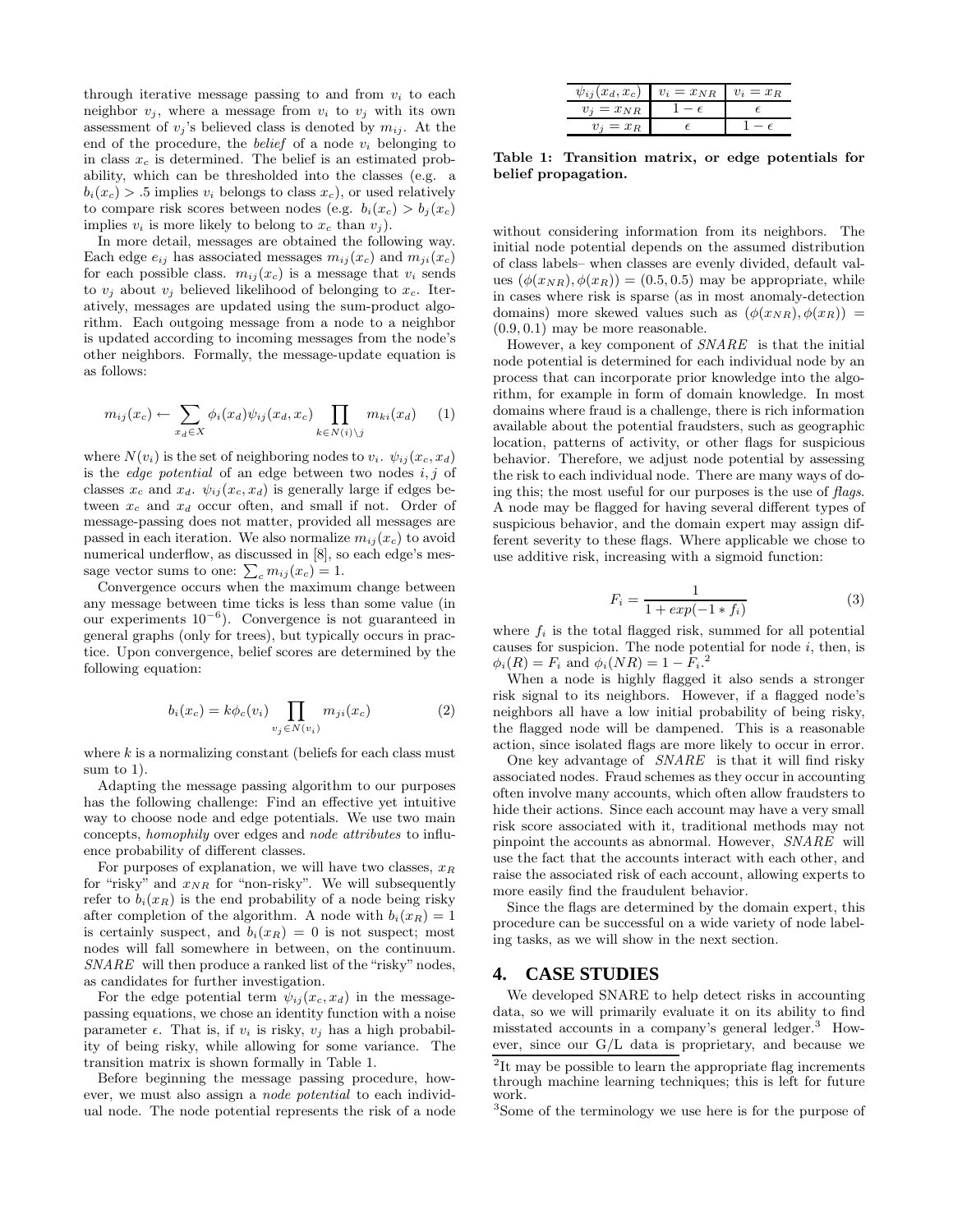believe SNARE is more generally useful, we also evaluate its performance for graph labeling using public data from social media and political campaigns. A description of the data and the problems addressed may be found in Table 2.

### **4.1 Detecting misstated general ledger accounts**

The general ledger  $(G/L)$  of a company is an accounting record that summarizes its financial activity with doubleentry bookkeeping. Within every  $G/L$  is a set of accounts which can be thought of as variables representing the allocation of monetary resources. Business events, such as the purchase of machinery, would result in a transaction that reduces the value of the the cash account but increases the value in the fixed asset account by an equivalent amount. The G/L is used to prepare the financial statements by aggregating the balances of the accounts and thus auditors are extremely interested in finding misstatements in this data.

Manipulation of records can be found by experts on both the G/L and financial statement level. There are many different fraud schemes [14, 28] for which experts have identified "red flags" that indicate suspicious behavior based on domain knowledge [9, 14, 22, 26]. For example, one fraud scheme is known as channel stuffing. In order to meet earnings expectation, fictitious sales are recorded to increase the revenue for the current quarter. These sales are typically not complete and are recorded solely to meet the earnings target. The company overloads their distribution channels to make it appear as if additional sales have been completed. This helps the company appear to meet its target. Such channel stuffing is usually followed by an increase in the number of returns at the beginning of the next quarter. In the general ledger, one could record the return of a sale by debiting revenue and crediting accounts receivable; thus to look for channel stuffing one might create a threshold test or red flag that highlights an account when there are an excessive number of these transactions.

In practice however, the creation of such a flag to detect channel stuffing or other schemes is fraught with difficulty and pitfalls. For instance with our example of channel stuffing one would need to determine what is an excessive amount of returns since some will always occur for normal business reasons. Setting the threshold too high could result in missing potential frauds, but setting the threshold too low could result in too many false positives. Furthermore, people who intentionally manipulate the G/L are often well aware of the red flags used by auditors and actively attempt to avoid detection. Thus, for example, they may try to hide the activity by spreading the returns over many accounts so as to not set off any thresholds. Our hope with SNARE is that we could set the thresholds relatively low so as to be more sensitive to risky activity and use belief propagation to aggregate risk in the network to identify misstated accounts with a low false positive rate.

To analyze general ledger data with SNARE we first need to create a network with nodes, edges, and initial risks. For our application, we construct the network as follows:

• Each account in the general ledger becomes a node in the network.

- For every pair of accounts  $(X, Y)$  in the general ledger, they are connected with an edge if there are transactions where the sum of the amounts debiting X and crediting Y exceeds a minimum threshold.
- The initial risks on the nodes is determined by performing a preliminary scan over the data to detect red flags as determined by domain experts. The red flags are given equal weight and taken together they determine the initial risk as defined by Equation 3.

For example, Figure 1 shows a partial network with nodes for accounts receivable, accounts payable, bad debt, nontrade A/R, and several revenue accounts. In our example of channel stuffing, thresholds for our red flags could be set low enough to flag multiple revenue accounts and SNARE would then propagate the risk to accounts receivable where the collected belief would be strong enough to implicate it. In the next two sections, we present results of SNARE on general ledgers with known misstatements and show that on real data it is effective at aggregating risk across the network.

# *4.1.1 GL1*

In the first set of G/L data there were a total of 1, 380 accounts, 3, 820 edges, and 11, 532 red flags (nearly every node had at least one flag). From prior domain knowledge, 26 accounts were identified as being misstated. We applied SNARE to this network and the message-passing process converged after 6 iterations. Our initial node potentials were  $\phi_i(Risky) = 0.1$  and  $\phi_i(NotRisky) = 0.9$  for a node *i* with no flags, and additional flags changed node potential according to Equation 3, so key information is in the nodes' number of flags relative to each other.

Figure 2 shows the ROC curve for the SNARE approach under the assumption that the 26 identified accounts was the complete set of true positives (and all other accounts are true negatives). In addition to SNARE , we plotted to ROC curve for a default approach based on simply ranking the accounts by the number of tests flagged. From the graph, we note that SNARE dominated the default sum approach over all regions of the ROC curve. Furthermore, SNARE produced an extremely steep initial curve at low false positive rates. This is very promising as this is the region of the operating space most interesting from an application viewpoint.

## *4.1.2 GL2*

The second set of G/L data contained 1, 678 nodes, 18, 720 edges, and 11, 401 red flags. Unfortunately, with this data set we had only coarse label information available that identified general groups of misstated accounts. For our experiments we treated all accounts in an identified group as being misstated, resulting in a total of 337 positive labels.

The results for GL2 are shown in Figure 3. The results are not as strong as for the previous  $G/L$ , but this may be due to the noisy class labels. However, there is still significant improvement in the ROC curve compared with the default strategy of using the number of flags as a scoring mechanism.

Relevant non-proprietary risk-related data with a network structure is challenging to collect and institutions are reluctant to share data due to privacy concerns. Therefore, we will next show the use of  $SNARE$  for labeling nodes in using publicly available social network data.

conducting research in the area of accounting and is by necessity highly simplified and abbreviated. It not descriptive of how PricewaterhouseCoopers analyzes general ledgers.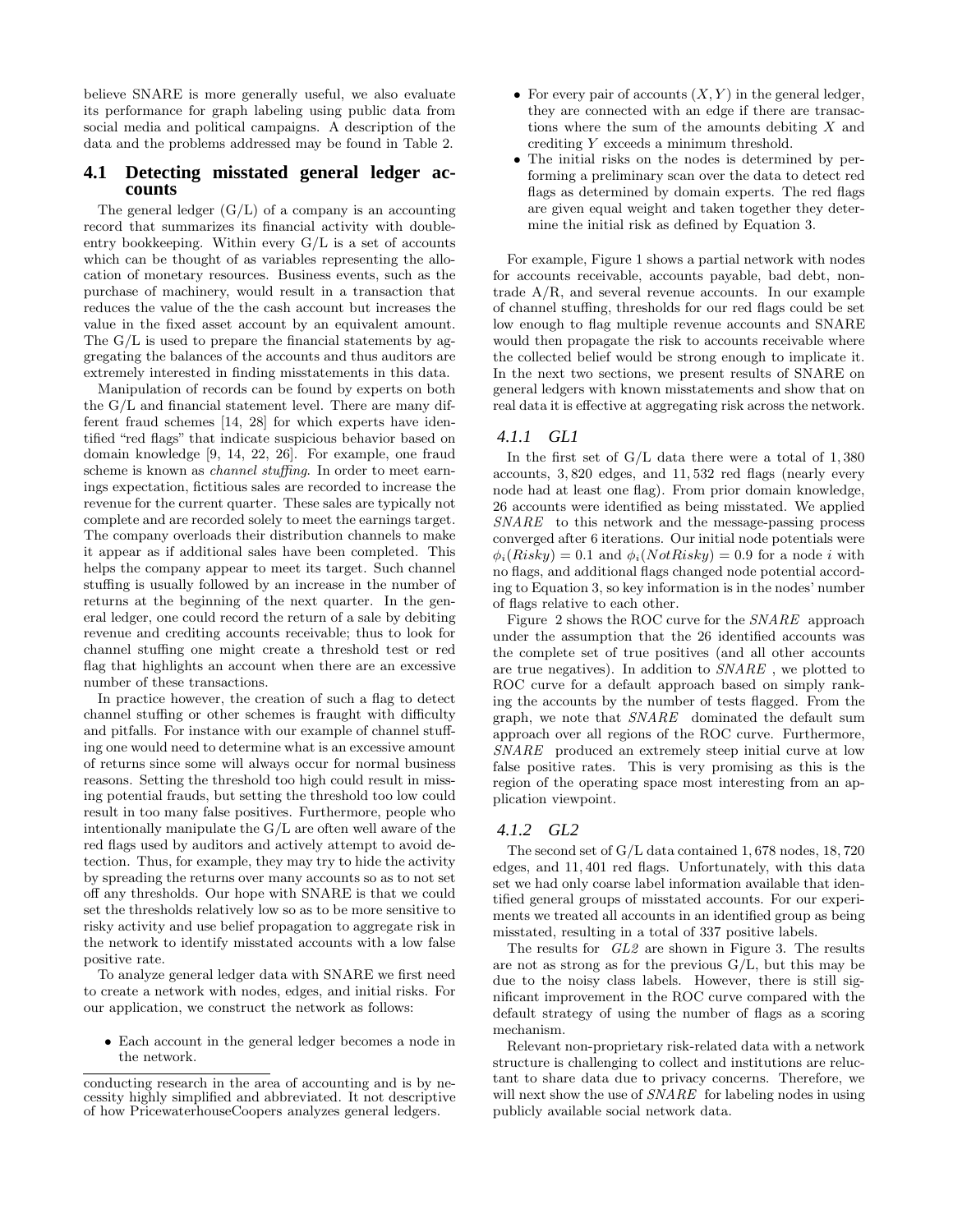| Data      | Problem description                        | Size (Nodes, Edges)                  | Classes          | Flags                              |
|-----------|--------------------------------------------|--------------------------------------|------------------|------------------------------------|
| GL1       | Identifying<br>misstated                   | 1,380<br>3,820<br>accounts,          | 1,354<br>Nor-    | Expert-identified<br>flags<br>of   |
|           | accounts from a general                    | $_{\rm edges}$<br>edge occurs<br>if  | 26<br>mal,       | certain suspicious behaviors,      |
|           | ledger.                                    | transaction)                         | Misstated        | 11, 532 flags total on the $1,380$ |
|           |                                            |                                      |                  | accounts.                          |
| GL2       | Identifying<br>misstated                   | $1,678$ nodes, $18,720$ edges        | 1,305<br>Nor-    | Same as $GL1$ , 11, 401 flags to-  |
|           | accounts from a general                    |                                      | mal and 373      | tal on the accounts.               |
|           | ledger.                                    |                                      | <b>Misstated</b> |                                    |
|           |                                            |                                      | (noisy<br>la-    |                                    |
|           |                                            |                                      | beling,<br>see   |                                    |
|           |                                            |                                      | Sec. $4.1.2$ ).  |                                    |
|           | PoliticalBlogs Labeling political affilia- | $1,224$ blogs joined by hy-          | 636 Conser-      | 220 flags total, 171 unique        |
|           | tion of blogs.                             | perlinks                             | vative<br>and    | blogs with nonzero flags. Blogs    |
|           |                                            |                                      | 558 Liberal      | flagged based on key sub-          |
|           |                                            |                                      |                  | strings in blog domain name.       |
| Campaigns | Correctly classifying polit-               | $(2004 \text{ cycle})$ 1, 357 nodes, | Republican       | Flags were on stated class         |
|           | ical candidates on a bipar-                | $11,334$ edges. Edge oc-             | or Democrat      | of committees, so candidate        |
|           | tite network of candidates                 | curs if there was a donation         |                  | labels were acquired only          |
|           | and political action com-                  | from committee to candi-             |                  | through propagation.               |
|           | mittees.                                   | date.                                |                  |                                    |

#### Table 2: Descriptions of data and problems



Figure 1: An example network with G/L accounts represented by nodes and edges connecting pairs of accounts with significant amounts debited/credited with each other, under a fraud scheme of *channel stuffing*. The left image shows flagged accounts in red (revenue accounts flagged by abnormal debits), before propagation. The image on the right is the relative risk scores based on beliefs after propagation. Notice that now, since Accounts Receivable had many flagged neighbors, it now has the highest risk in the network, while Accounts Payable had a lower relative risk, due to the influence of unflagged Inventory.



Figure 2: ROC curves for *SNARE* vs. SUM on GL1. The first graph shows the entire range and the second shows performance for false positive rates of less than 0.1.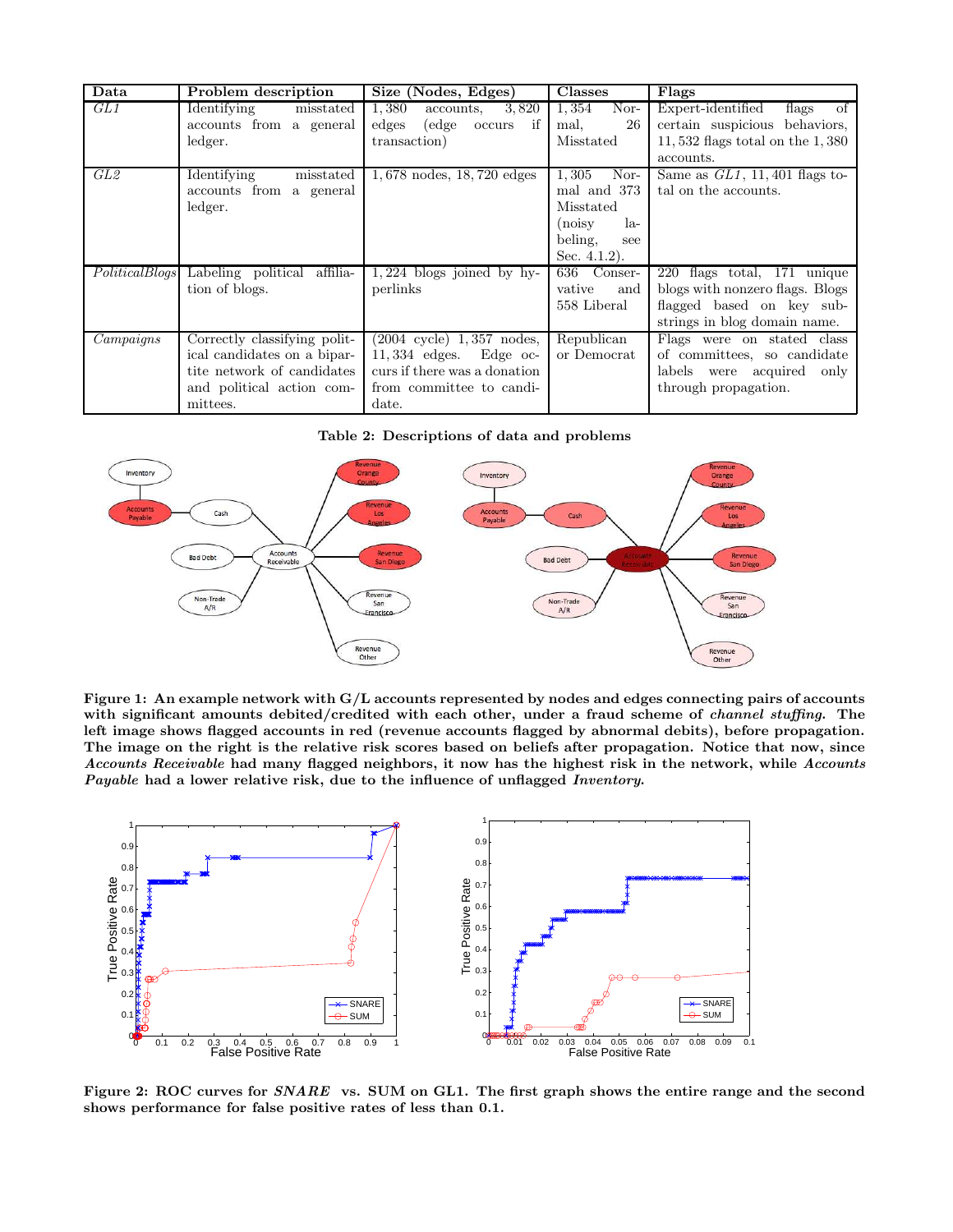

Figure 3: ROC curves for  $SNARE$  vs. SUM on GL2. The first graph shows the entire range and the second shows performance for false positive rates of less than 0.1.

#### **4.2 Political blogs**

The domain of social media presents the difficult task of automatically assessing political stance of a blog, news site, or other webpage. Doing so often requires analysis of sentiment in the text, which is both difficult and computationally expensive. Being able to do so by using the structure of the induced web graph can aid in this problem.

To this end, we tested SNARE on a network of political blogs, human-labeled as Conservative or Liberal. The data contained 758 Liberal blogs and 732 Conservative blogs, which were joined with edges based on hyperlinks made by the blog owners. (For details of building the network and labeling, see [1].) Of these, 1, 224 had degree greater than 0– 558 Liberal and 636 Conservative, which we chose to focus on for our experiments. The network was relatively dense, with 16, 718 total edges.

In this case, node information was noisy. We chose to flag nodes as more likely to be Conservative/Liberal based on substrings in the blog title. We chose the following flags, and indicate each substring's prevalence in blogs human-labeled as Conservative and Liberal.<sup>4</sup> Of the connected nodes, 171 had flags. Some blogs had multiple flags, so we used additive risk score.

| String    | Incidence                   | Flag |
|-----------|-----------------------------|------|
| " $con"$  | 34 conservative, 9 liberal  | $+1$ |
| "right"   | 33 conservative, 2 liberal  | $+1$ |
| " $rep$ " | 19 conservative, 9 liberal  | $+1$ |
| "bush"    | 8 conservative, 6 liberal   | $+1$ |
| "lib"     | 11 conservative, 18 liberal | $-1$ |
| " $left"$ | 3 conservative, 28 liberal  | -1   |
| "dem"     | 4 conservative, 28 liberal  | -1   |
| "kerry"   | 2 conservative, 6 liberal   | -1   |

Since the number of Conservative and Liberal blogs was expected to be approximately equal, we used a default potential  $(\phi(x_L), \phi(x_C) = \{0.5, 0.5\}$ . With  $\epsilon = 0.3, 95\%$  on nodes (1, 188 of 1, 247) were classified correctly. An additional 233 nodes ended with a belief score  $b_{con} = 0.5$ , which we did not consider to be classified one way or the other (though most of them were Liberal). Most of these were isolated nodes; fewer than 20 had a degree greater than 0. For isolated nodes we simply classified them based on the flag, which was 0 in most nodes.

SNARE presented improvements over using the flag method alone or through clustering based on structure. Often times the flag was misleading, such as in the case of laughatliberals.com or johnkerrymustlose.com, but the edge effects usually allowed SNARE to correct the classification, without needing to do sentiment analysis on the words. On the other hand, there were occasions where a few blogs of one class formed a sort of "appendage" on the main cluster of the opposite class, which typical graph clustering methods would fail to identify but were successfully labeled using SNARE. One example of this is the two blogs enemykombatant.blogspot.com and democratvoice. org. The former blog was connected to the Conservative cluster, but the flag on the latter blog, its neighbor, propagated into it, correctly labeling both blogs as Liberal. This is shown in Figure 4.

In fact, most misclassifications occurred on cases of unflagged blogs of one class only bordering on blogs of the opposite class, and in cases along the middle between the two clusters. These cases would be difficult to classify using node information or edge information alone.

#### **4.3 Political campaign contributions**

While labeling political party membership for individuals running for office is not typically a challenge, we used it as a way to test our approach to labeling nodes by leveraging connection structure.

We took subsets of data from the United States Federal Election Commission<sup>5</sup> from the election cycles of 1980 through 2006, that listed donations from political action committees to political candidates for President, Senate, and House of Representatives. We then built a bipartite network of committees and candidates, creating edges between

<sup>4</sup>Crawling the blogs themselves and using textual analysis would have potentially provided more accurate flags; however, we chose the more naive flag for experimental purposes, showing that even imperfect node information provides good results.

 $^5$ www.fec.gov/finance/disclosure/ftpdet.shtml,

downloadable in parsed format from www.cs.cmu.edu/ ~mmcgloho/data.html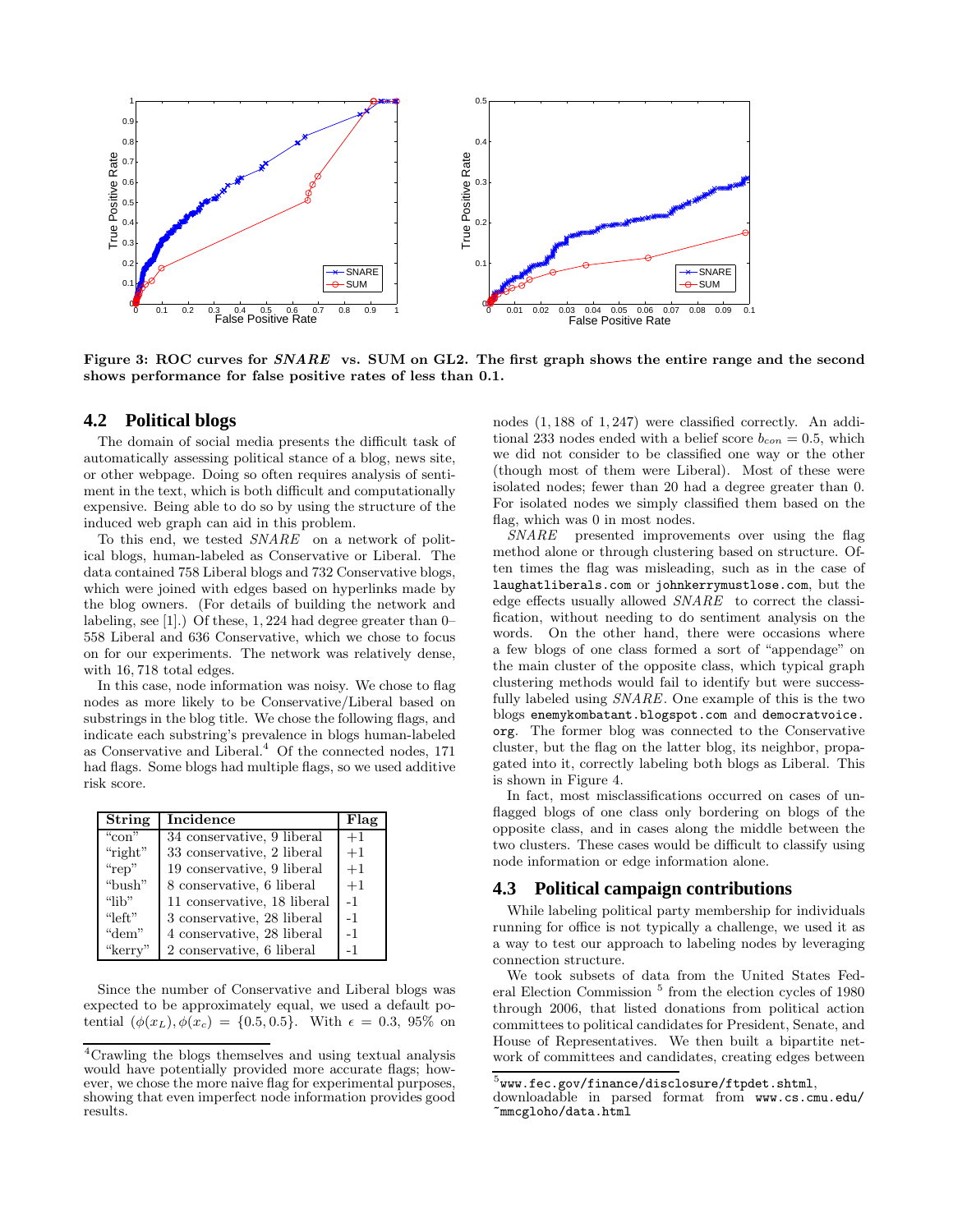

Figure 4: The political blog network, where humanlabeled conservative blogs are shown in gray and liberal blogs shown in black. Flagged nodes (in either class) are shown as squares. This section highlights two outlier Liberal blogs connected to the cluster of Conservative blogs. Since democratvoice was flagged as Liberal, these two blogs were correctly classified with SNARE.

a committee and a candidate if a committee had, at some point, donated funds to the candidate. The largest cycle, 2004, contained 1, 357 nodes with positive degree (686 candidates and 671 committees) and 11, 334 edges. The classification task was to label a candidate as Democrat or Republican, based only on the committees it was connected to through donations.

Of the 671 committees, 583 were labeled with a party. We used these labels as flags  $(+1 \text{ or } -1)$ . From there, we ran SNARE on the bipartite graph to propagate labels to candidates. SNARE correctly labeled 659, mislabeled 12, and did not label 25, which gave an accuracy of 96 percent. With one exception (the earliest cycle, 1980, with an accuracy of 82%), all other cycles had above 90 percent accuracy.<sup>6</sup>

We find that varying parameters does not drastically affect accuracy, and the method is scalable to large graphs, as we will explain in the next section.

# **5. ANALYSIS**

We next demonstrate the robustness of  $SNARE$  to different parameter ranges, analyze its computational efficiency, and compare the accuracy to to spectral clustering on the task of graph labeling.

## **5.1 Sensitivity of parameters**

SNARE is very robust and easy to use. Some domain knowledge is necessary for determining the node potential for both flagged and unflagged nodes. Default node potential is typically set at the expected percentage from each class (for example,  $\{0.9, 0.1\}$ ) if one expects  $90\%$  of nodes in class 0 and 10% in class 1). Modifications of the sigmoid function tend to work well for additive risk for flagged nodes.

The edge potential parameter  $\epsilon$  may be set in the range of  $0 < \epsilon < .5$  without drastically affecting results. In *Cam*-



Figure 5: A demonstration of the robustness of SNARE, by varying the  $\epsilon$  for PoliticalBlogs data, between 0 and 0.1. Note that even the smallest  $\epsilon$  is effective. Accuracy results are similar for  $\epsilon$  up to 0.5 (omitted to avoid redundancy).

paigns, we observed high sensitivity on the node potentials, and putting any bias on class tended to cause one class to dominate. This would seem natural, since the data were approximately split equally among the two classes, so any initial bias will dominate the final result. However, the  $\epsilon$  parameter showed little sensitivity, and varying it between 0 and 0.5 affected results by less than 1 percent on both Campaigns and PoliticalBlogs. (Setting  $\epsilon \geq .5$  would remove the homophily assumption, which would not be useful for tasks addressed here.) Figure 5 shows finer-grained results of varying parameters on blog data; even the smallest  $\epsilon$  is effective, and accuracy does not change up to  $\epsilon = 0.5$ .

# **5.2 Computational performance**

The most costly operation of *SNARE* occurs during the message-passing. Each iteration runs in  $O(|E|)$  time, where  $|E|$  is the number of edges in the network. Our experiments also reached convergence in relatively few iterations (less than 10 for all datasets). Other negligible computational costs are in assessing node potentials and calculating beliefs (both  $O(N)$ ), and in all cases convergence occurred within 10 message-passing iterations.

Since the data varied in structure, we chose to run scaling experiments only on Campaigns. To sample, we took different window-sizes of election cycles, for every possible cycle, and timed the completion of SNARE 100 times apiece. A plot of average time vs. number of edges in the graph is shown in Figure 6, including the best linear fit.

#### **5.3 Comparison to existing work**

To compare our performance to the state of the art, we also run spectral clustering on our data, which is an unsupervised method for node labeling. For Campaigns and PoliticalBlogs the data were already well-clustered, and visual analysis could cluster reasonably successfully. Spectral clustering, however, performed less well than SNARE even on these data sets.

On PoliticalBlogs, attempting to find two clusters failed. However, clustering results were better by allowing for a third cluster that did not fit with the other two. The two

<sup>6</sup> In fact, using very sparse flags (randomly selecting 10 committees from each class to flag) produced comparable results.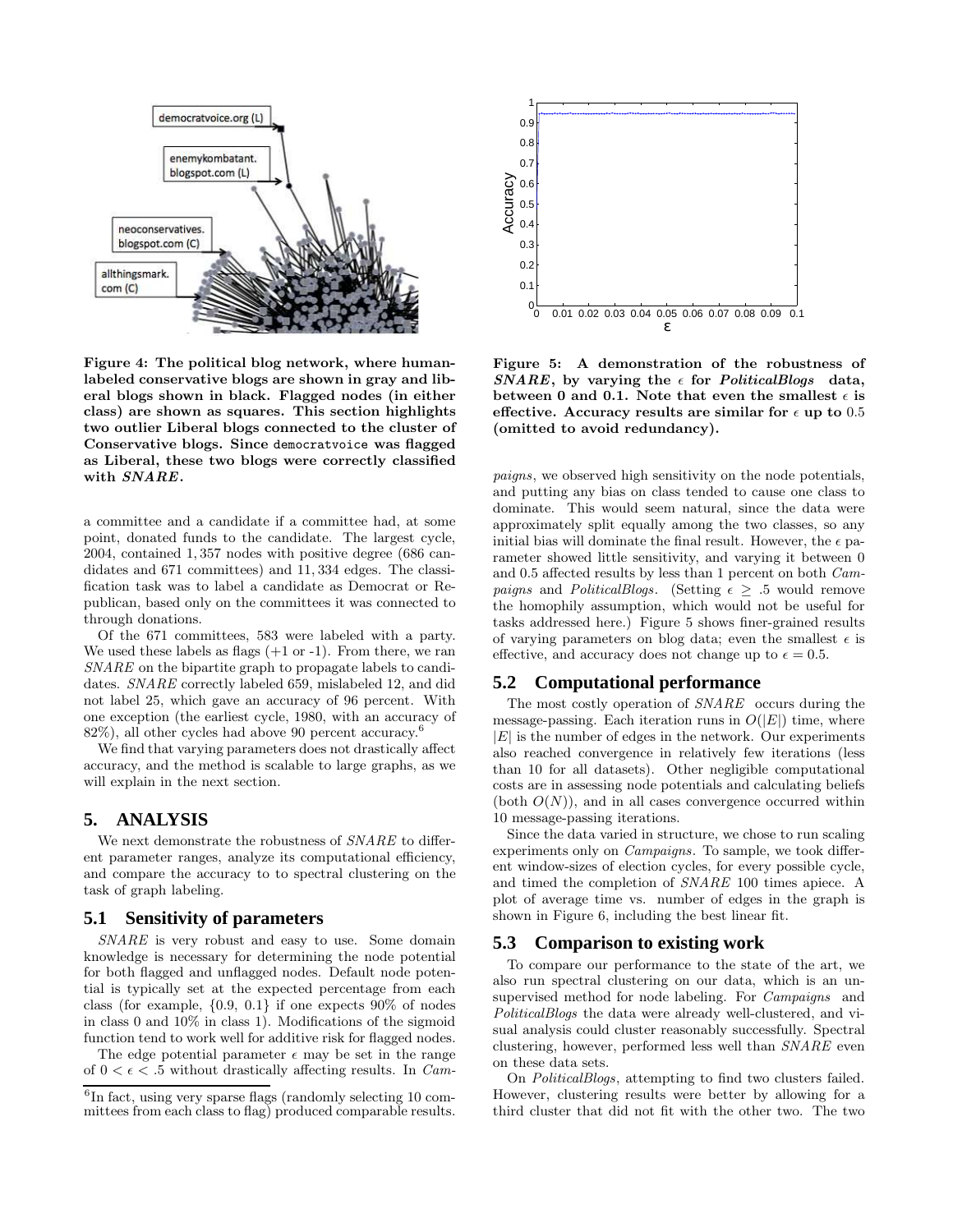

Figure 6: Scalability results for Campaigns data. SNARE scales linearly, with a 50,000 edge graph converging in under 3.5 seconds.

major clusters roughly corresponded to the conservative and liberal sectors. In full, of 1224 non-isolated blogs, 1133 were correctly classified. There were 83 misclassifications, and 8 in the third "undecided" cluster. This gave an accuracy of 92.5%, slightly less than SNARE.

On Campaigns, results were similar. There were two distinct clusters roughly corresponding to the parties. There were 617 correct classifications, 19 incorrect, and 60 unclassified, for 88.5% accuracy.

However, for data sets such as the general ledger data where the nodes do not form very clear clusters, spectral clustering does not perform well. In this type of data SNARE has a distinct advantage.

# **6. CONCLUSION**

We successfully applied link analysis to the domain of risk detection for accounting data and produced results that were a significant improvement over a the method that flags suspicious accounts. Formerly, an automated system simply flagged entities that appeared risky, with some sense of priority. Using link analytic methods, one can rerank the risk of an account not only based on irregularities in a single account, but also in other accounts with which it shares transactions. Also, a group of accounts that are closely related and have distributed risk may be identified while under individual flags they would fall below the threshold. In many other domains there may be a cluster of related entities (for example, collaborators in a social network), where the collection of evidence from each party may put the collective risk above the threshold.

We also show that  $SNARE$  is successful for the task of node labeling in networks in general. While risky nodes may be relatively sparse in a graph, we show that by adjusting initial belief scores one can generalize to domains where labels are more evenly divided between two classes. SNARE also has the capability of considering prior node-specific domain knowledge for flags– while we used accounting-specific flags in GL1 and GL2, we chose text flags in PoliticalBlogs and committee information in Campaigns.

The SNARE system is simple to implement and extend to other domains, and may be particularly useful for other types of fraud detection that ordinary graph clustering methods may have difficulty with, such as link farms or botnets in the web graph, or fraud in mobile phone networks. In summary, our contributions are the following:

- We have introduced  $SNARE$ , which uses belief propagation, taking into account both domain knowledge as well as network effects for labeling nodes in a graph, for risk detection and other applications. SNARE has the following characteristics:
- Flexible: We have applied SNARE to a variety of domains, including a sample of general ledger accounting data as well as public datasets (blog labeling, election contributions).
- Accurate: SNARE has a high labeling accuracy, compared to simply using flags for accounting irregularity detection (up to 6.5 lift, more than twice that of the default heuristic), and performs better than spectral clustering (with up to 97% accuracy).
- Scalable: The algorithm is very efficient, running in linear time with the number of edges in the graph– 50,000 edges completed in 3 seconds.
- Robust: SNARE is robust with a variety of parameters, so it requires almost no tweaking of parameters to work correctly. It is therefore flexible, simple to implement, and can be applied to many other domains, in addition to those we have already introduced.

# **Acknowledgments**

The authors would like to thank Polo Chau for his helpful consultation. This work was conducted in collaboration with the PricewaterhouseCoopers' Center for Advanced Research (CAR), directed by Sheldon Laube and Glenn Ricart. In addition to their support and feedback, we would like to acknowledge the assistance of our colleagues within the Center for Advanced Research working on the Sherlock system: Jeff DeLisio, Mave Houston, Li Chen, Rohit Kumar and Kamaljeet Kaur. This material is based upon work supported by the National Science Foundation (NSF), Grants No. IIS-0705359, IIS-0808661, and CNS-0721736. This work is also partially supported by an IBM Faculty Award, a Yahoo Research Alliance Gift, a SPRINT gift, with additional funding from Intel, NTT and Hewlett-Packard. Mary Mc-Glohon was partially supported by a Yahoo! Key Technical Challenges Grant. Any opinions, findings, and conclusions or recommendations expressed in this material are those of the authors and do not necessarily reflect the views of the NSF or other funding parties.

# **7. REFERENCES**

- [1] L. Adamic and N. Glance. The political blogosphere and the 2004 U.S. election: Divided they blog, 2005.
- [2] S. Bay, K. Kumaraswamy, M. G. Anderle, R. Kumar, and D. M. Steier. Large scale detection of irregularities in accounting data. In ICDM '06: Proceedings of the Sixth International Conference on Data Mining, pages 75–86, Washington, DC, USA, 2006. IEEE Computer Society.
- [3] R. Behrman and K. Carley. Modeling the structure and effectiveness of intelligence organizations: Dynamic information flow simulation. In Proceedings of the 8th International Command and Control Research and Technology Symposium., 2003.